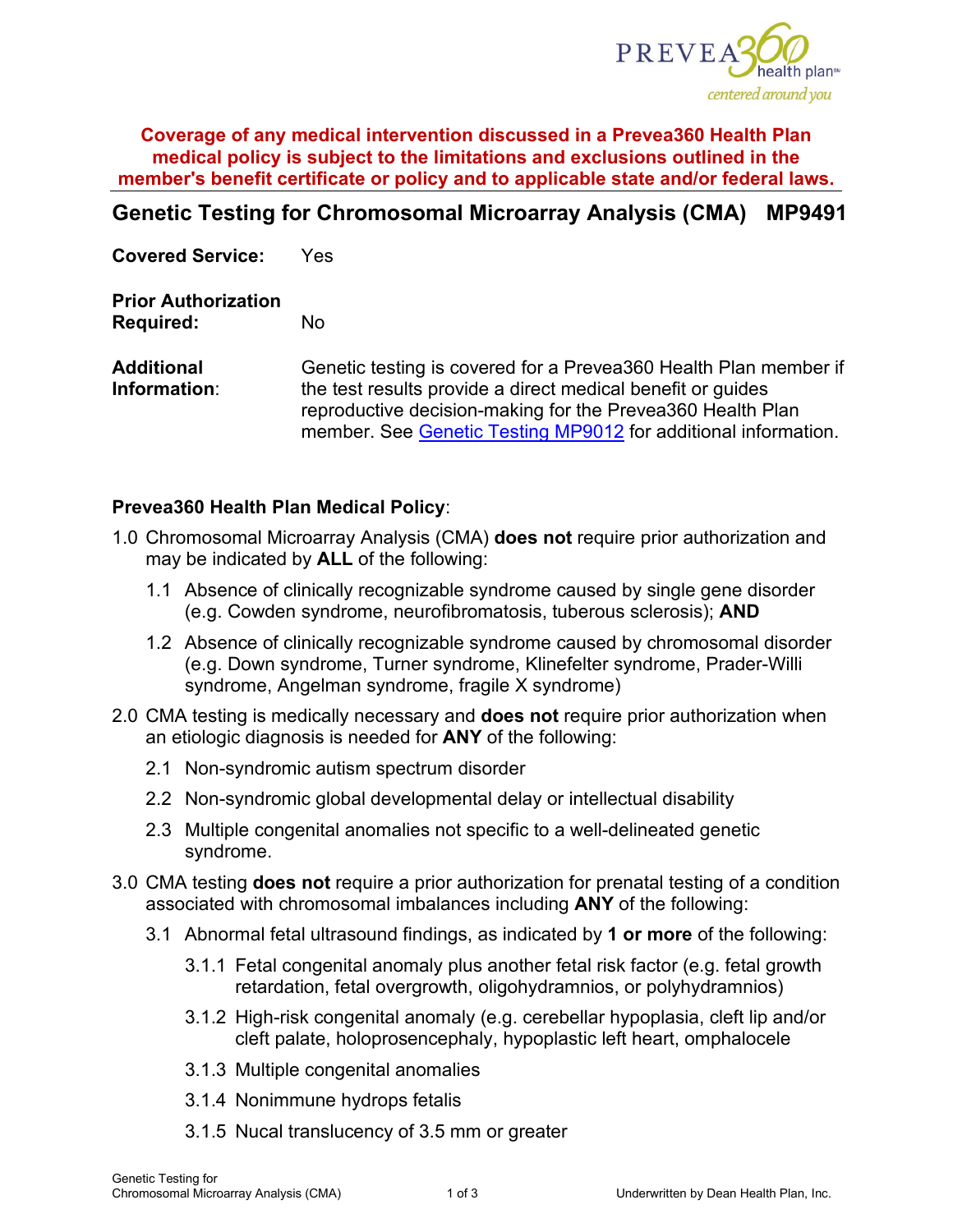

# **Coverage of any medical intervention discussed in a Prevea360 Health Plan medical policy is subject to the limitations and exclusions outlined in the member's benefit certificate or policy and to applicable state and/or federal laws.**

- 3.1.6 Unexplained intrauterine growth restriction before 32 weeks of gestation
- 3.2 Fetal demise or stillbirth
- 4.0 Prevea360 Health Plan considers chromosomal microarray analysis gene testing experimental and investigational and therefore not medically necessary for all other indications.

# **CPT/HCPCS Codes Related to MP9491**

\* The list of codes (and their descriptors, if any) is provided for informational purposes only and may not be all inclusive or current. Listing of a code in this medical policy does not imply that the service described by the code is a covered or non-covered service. Benefit coverage for any service is determined by the member's policy of health coverage with Prevea360 Health Plan. Inclusion of a code above does not imply any right to reimbursement or guarantee claim payment. Other medical policies may also apply.

| <b>CPT Code</b> | <b>Description</b>                                                                                                                                                                                                                                        |
|-----------------|-----------------------------------------------------------------------------------------------------------------------------------------------------------------------------------------------------------------------------------------------------------|
| 81228           | Cytogenomic constitutional (genome-wide) microarray analysis;<br>interrogation of genomic regions for copy number variants (e.g.,<br>bacterial artificial chromosome [BAC] or oligo-based comparative<br>genomic hybridization [CGH] microarray analysis) |
| 81229           | Cytogenomic constitutional (genome-wide) microarray analysis;<br>interrogation of genomic regions for copy number and single nucleotide<br>polymorphism (SNP) variants for chromosomal abnormalities                                                      |
| S3870           | Comparative genomic hybridization (CGH) microarray testing for<br>developmental delay, autism spectrum disorder and/or intellectual<br>disability                                                                                                         |